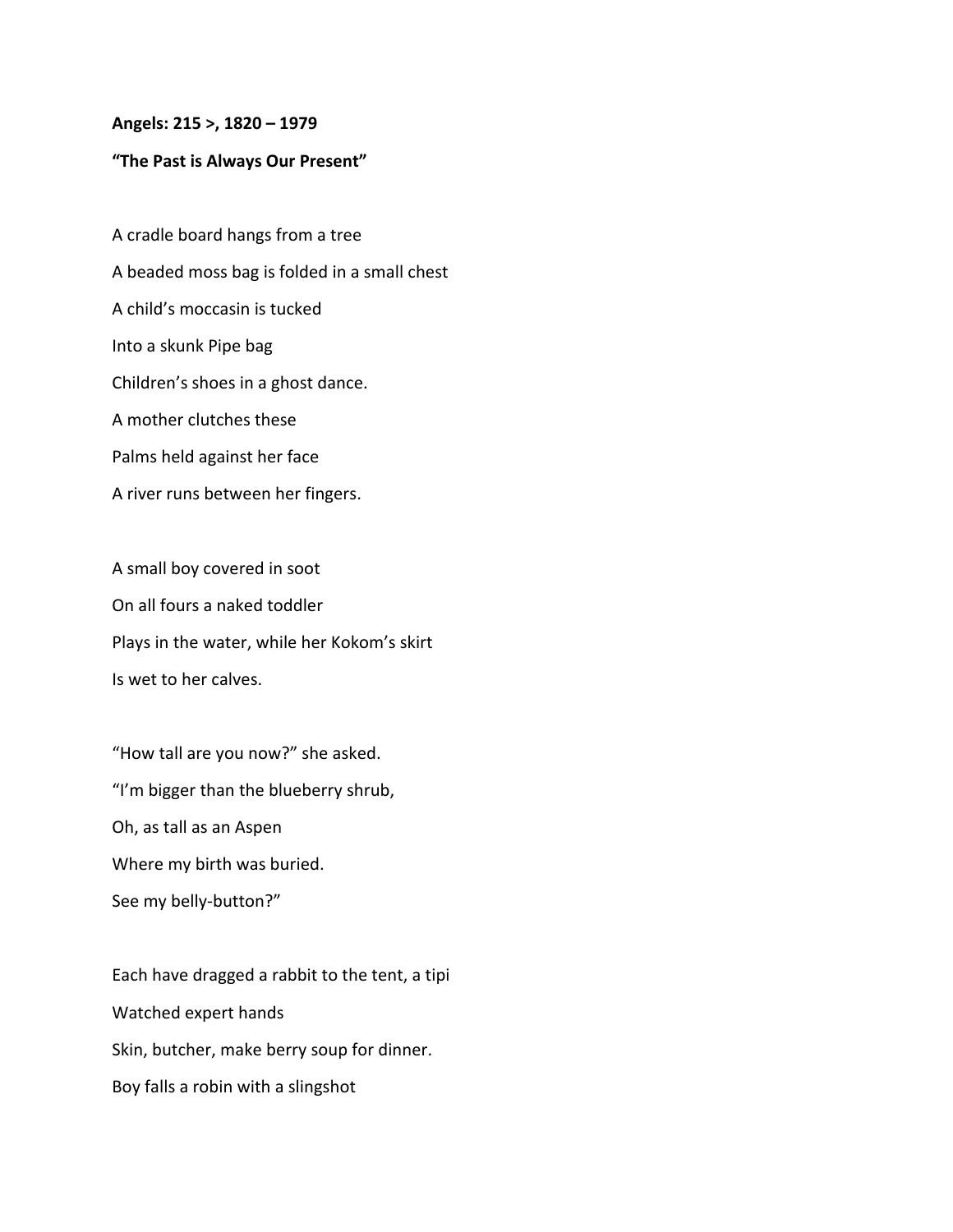He is shown how to skewer the breast Roast the bird on hot coals. He will not kill Without purpose, again.

The tipi, tent, the log-shack are empty Trees crane their heads through The tipi flaps, the tent door Through the cracks of the mud-shack.

A mother's long wail from 1890 Carried in the wind. A grandparent Pokes embers, a sprinkle of tobacco, Cedar, sweetgrass, fungus, sage Swirls upward.

Children's creeks Trickle in their sleep. A blanket of deep earth Covered fingers entwined Arms around each other.

We have been Waiting.

It is time to release This storm